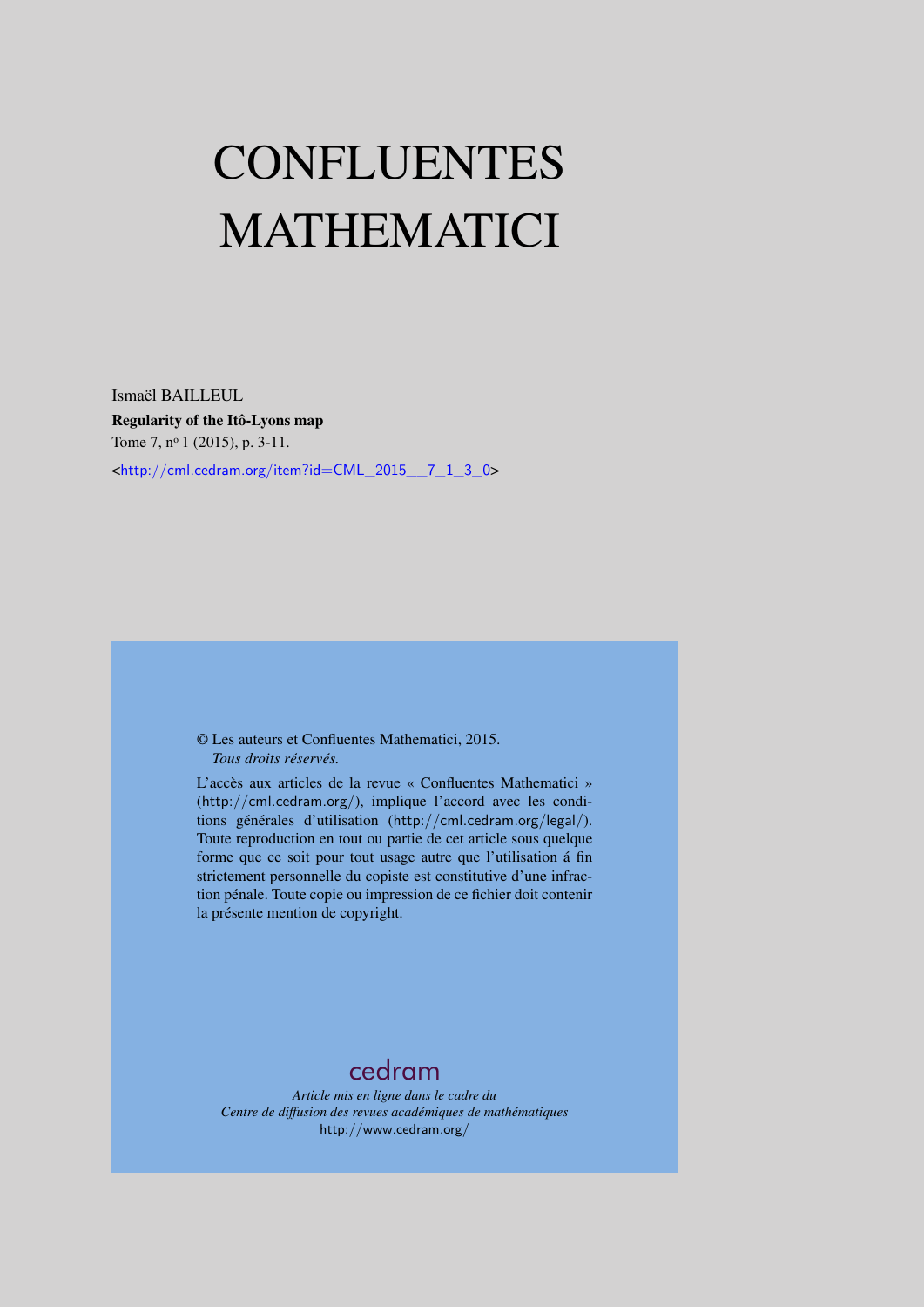## **REGULARITY OF THE ITÔ-LYONS MAP**

## ISMAËL BAILLEUL

Abstract. We show in this note that the Itô-Lyons solution map associated to a rough differential equation is Fréchet differentiable when understood as a map between some *Banach spaces* of controlled paths. This regularity result provides an elementary approach to Taylor-like expansions of Inahama-Kawabi type for solutions of rough differential equations depending on a small parameter, and makes the construction of some natural dynamics on the path space over any compact Riemannian manifold straightforward, giving back Driver's flow as a particular case.

## 1. INTRODUCTION

It is probably fair to say that, from a probabilist's point of view, the main success of the theory of rough paths, as developed originally by T. Lyons [\[1\]](#page-9-0), was to provide a framework in which a notion of integral can be defined as a *continuous* function of both its integrand and its integrator, while extending the Itô-Stratonovich integral when both theories apply. This continuity result is in striking contrast with the fact that the stochastic integration map defines only a measurable function of its integrator, with no hope for a better dependence on it as a rule. The continuity of the rough integration map provides a very clean way of understanding differential equations driven by rough signals, and their approximation theory. However, the highly nonlinear setting of rough paths and its purely metric topology prevent the use of the classical Banach space calculus in this setting; so, as a consequence, one cannot hope for a better statement than the following one for instance: Under some conditions to be made precise, the solution to a rough differential equation is a locally Lipschitz continuous function of the driving rough path.

It is fortunate that Gubinelli developped in [\[9\]](#page-9-1) an alternative approach to rough differential equations based on the *Banach space* setting of paths controlled by a fixed rough path, and which somehow allows to linearize many considerations. (We refer the reader to the book [\[7\]](#page-9-2) of Friz and Hairer for an excellent short account of rough path theory from Gubinelli's point of view.) We show in this note that the Itô-Lyons solution map that associates to some Banach space-valued controlled path  $y_{\bullet}$  the solution to a rough differential equation driven by  $y_{\bullet}$  is actually a Fréchet regular map of both the controlled path and the vector fields in the equation. This regularity result, theorem [2.1](#page-3-0) in section [2,](#page-2-0) provides a straightforward approach to investigating the dependence of the solution to a parameter-dependent rough differential equation as a function of this parameter (section [3.1\)](#page-5-0), as in the works of Inahama and Kawabi [\[13\]](#page-9-3), and to constructing some dynamics on some path spaces in a geometrical setting (section [3.2\)](#page-6-0), such as Driver's flow.

We have chosen to present our results in the setting of paths controlled by a *p*-rough path, with  $2 \leq p < 3$ . This makes the use of controlled paths friendly, avoiding the use of branched rough path whose algebraic structure may seem complicated to some readers, see [\[10\]](#page-9-4), while it will be clear for those acquainted with branched rough paths that nothing has to be changed to deal with the general case. **Notations.** A few notations will be used throughout the note, which we gather here.

• We denote by E, H, U and V some Banach spaces, and by L(U*,* V) the set of continuous linear maps from U to V, endowed with the operator norm.

Math. classification: 34H99, 58J35, 60H99.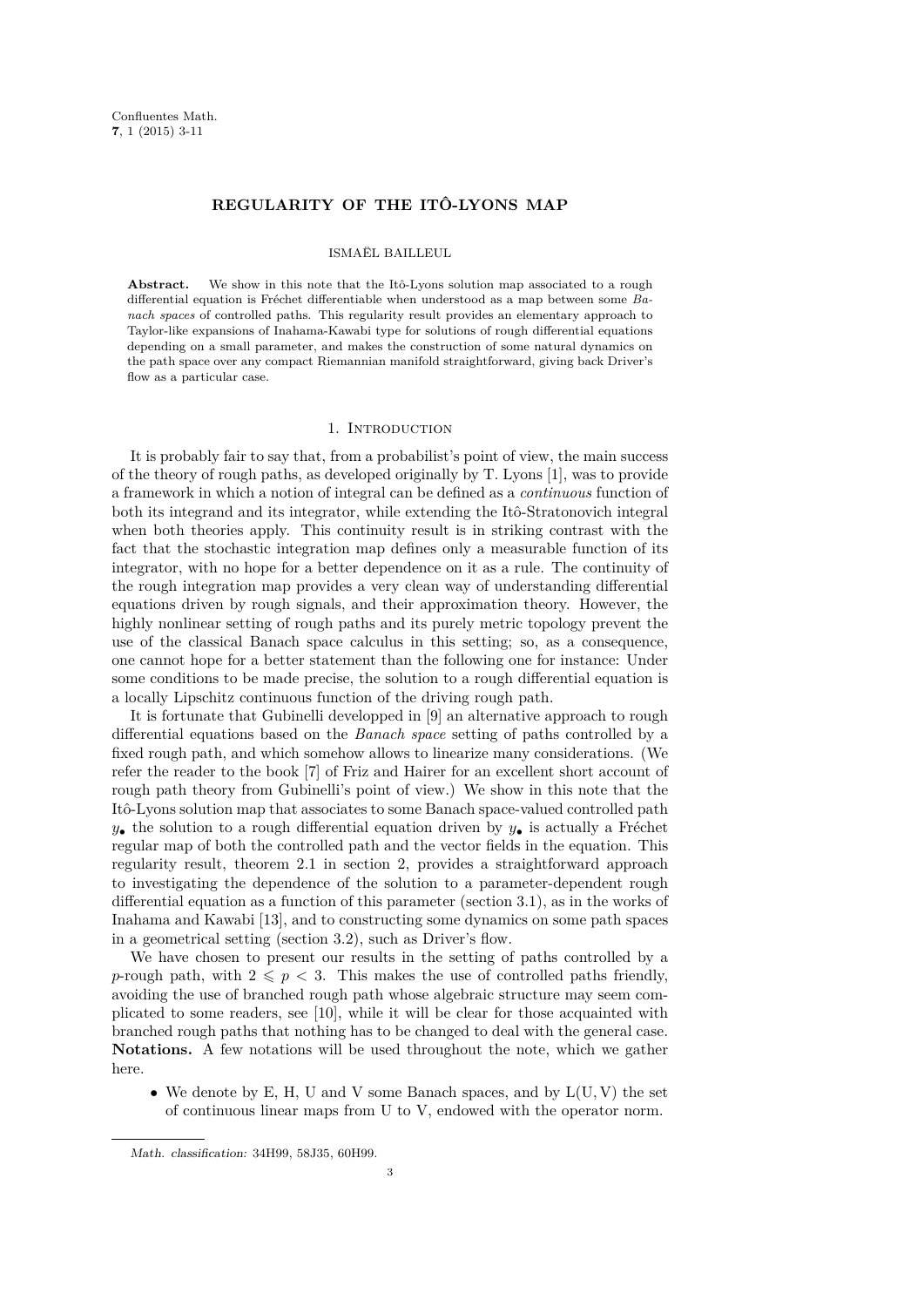• For a function  $f: U \to H$ , of class  $C^k$ , we denote by  $f^{(k)}$  its  $k^{\text{th}}$ -derivative and write

$$
||f^{(k)}|| := \sup_{u \in U, |u| = 1} |f^{(k)}(u, \dots, u)|_{H}
$$

for the operator norm of  $f^{(k)}$ . (As  $f^{(k)}$  is symmetric for  $k \geq 2$ , this definition of the operator norm is equivalent to the usual one.)

• Given a positive real number  $\gamma$ , we denote by  $\text{Lip}_{\gamma}(U,H)$ , resp.  $\text{Lip}_{\gamma}(U)$ , the set of H-valued, resp. real-valued, maps on U that are *γ*-Lipschitz in the sense of Stein; these maps are in particular bounded. The *γ*-Lipschitz norm of  $f \in \text{Lip}_{\gamma}(\mathbf{U}, \mathbf{H})$  is defined by the formula

$$
||f||_{\gamma} := \sum_{k=0}^{[\gamma]} ||f^{(k)}|| + \sup_{x \neq y} \frac{||f^{(k)}(x) - f^{(k)}(y)||}{||x - y||^{\gamma - [\gamma]}}.
$$

If  $0 \leq \gamma \leq 1$ , the set of  $\gamma$ -Lipschitz functions is simply the set of  $\gamma$ -Hölder functions.

- Given  $k \geq 3$ , a continuous linear map F from U to the space of  $\text{Lip}_k$  vector fields on V is called a  $\text{Lip}_k$  **V-valued 1-form on U**. The natural operator norm on the space  $L(U, Lip_k(V, V))$  of all such maps turns this space into a Banach space.
- We shall denote by  $E^{\otimes 2}$  the completion of the algebraic tensor product  $E \otimes_a$ E, with respect to a tensor norm for which  $L(E, L(E, H))$  is continuously embedded in  $L(E^{\otimes 2}, H)$ . The injective tensor norm has this property for instance. Similar assumptions are made on the tensor products  $V^{\otimes 2}$  and  $H^{\otimes 2}$  that appear below.

## 2. REGULARITY OF THE ITÔ-LYONS SOLUTION MAP

<span id="page-2-0"></span>We prove in this section that the Itô-Lyons solution map to a rough differential equation is Fréchet regular, when properly defined on some space of controlled paths; this is theorem [2.1](#page-3-0) below. We first recall for the reader's convenience the basics about controlled paths.

The starting point of Gubinelli's approach to rough paths theory is the fact that an E-valued path  $x_{\bullet}$  over some finite interval [0, T], has increments  $x_{ts} := x_t - x_s$ , for  $s \leq t$ , that enjoy the additivity property

<span id="page-2-1"></span>
$$
x_{ts} - (x_{tu} + x_{us}) = 0 \tag{2.1}
$$

for all  $0 \le s \le u \le t \le T$ , and that an E-valued 2-index map  $\mu := (\mu_{ts})_{0 \le s \le t \le T}$  for which the identity [\(2.1\)](#page-2-1) holds gives the increments of a path  $x_{\bullet}$  uniquely determined, up to its initial value. Better, if  $\mu$  is almost additive, in the sense that one has

$$
\left|\mu_{ts} - (\mu_{tu} + \mu_{us})\right| \leqslant c_1|t - s|^{\zeta},
$$

for some positive constant  $c_1$  and exponent  $\zeta > 1$ , then there exists a unique path  $x_{\bullet}$  started from 0 whose increments  $x_{ts}$  satisfy

$$
\left|x_{ts}-\mu_{ts}\right| \lesssim |t-s|^{\zeta}.
$$

This is Gubinelli-Feyel de la Pradelle' sewing lemma [\[9,](#page-9-1) [8\]](#page-9-5).

Now, assume we are given an R *`* -valued (weak geometric) *α*-Hölder rough path **X** =

$$
\mathbf{I} = ((X_{ts}, \mathbb{X}_{ts}))_{0 \leqslant s \leqslant t \leqslant T},
$$

with  $X_{ts} \in \mathbb{R}^{\ell}$  and  $\mathbb{X}_{ts} \in \mathbb{R}^{\ell} \otimes \mathbb{R}^{\ell}$ , and a map  $F \in C^2(\mathbb{R}^d, L(\mathbb{R}^{\ell}, \mathbb{R}^d))$ . Following Lyons, an  $\mathbb{R}^d$ -valued path  $x_{\bullet}$  is said to solve the rough differential equation

<span id="page-2-3"></span>
$$
dx_t = \mathbf{F}(x_t) \mathbf{X}(dt) \tag{2.2}
$$

if one has

<span id="page-2-2"></span>
$$
x_t - x_s = F(x_s) X_{ts} + F'(x_s) F(x_s) X_{ts} + O(|t - s|^{\zeta})
$$
\n(2.3)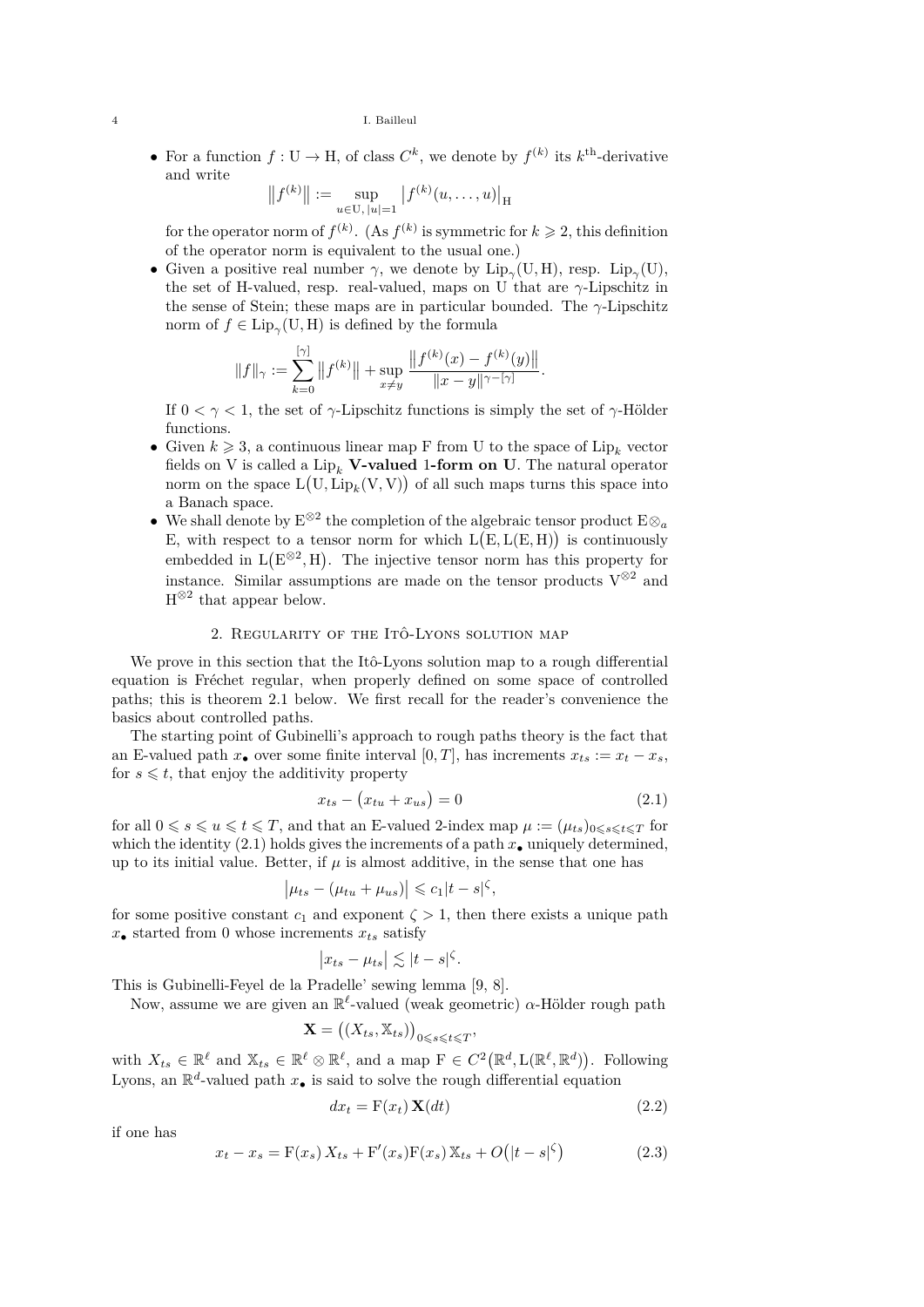for all  $0 \le s \le t \le T$ , for some constant  $\zeta > 1$ . Gubinelli's crucial remark in [\[9\]](#page-9-1) was to notice that for a path  $x_{\bullet}$  to satisfy equation [\(2.3\)](#page-2-2), it needs to be controlled by (the first level)  $X$  (of the rough path  $X$ ) in the sense that one has

$$
x_t - x_s = x'_s X_{ts} + O(|t - s|^{2\alpha}),
$$

for some  $\mathcal{L}(\mathbb{R}^{\ell}, \mathbb{R}^d)$ -valued *α*-Hölder path  $x'_{\bullet}$ , here  $x'_{s} = \mathcal{F}(x_s)$ .

DEFINITION. — A V-valued **path**  $(z_t)_{0 \leq t \leq T}$  is said to be **controlled by X** if its increments  $Z_{ts} = z_t - z_s$ , satisfy

$$
Z_{ts} = Z'_s X_{ts} + R_{ts},
$$

for all  $0 \le s \le t \le T$ , for some L(E, V)-valued  $\frac{1}{p}$ -Lipschitz map  $Z'_{\bullet}$ , and some V-valued  $\frac{2}{p}$ -Lipschitz map *R*. The controlled path itself in not the path  $z_{\bullet}$  but rather the pair  $(Z, Z')$ . One endows the set  $C_{\mathbf{X}}(V)$  of such paths with a Banach space structure setting

$$
||(Z, Z')|| := ||Z'||_{\frac{1}{p}} + ||R||_{\frac{2}{p}} + |z_0|.
$$

The point of this notion is that, somewhat conversely, if we are given an  $L(\mathbb{R}^{\ell}, \mathbb{R}^d)$ valued  $\alpha$ -Hölder path  $a_{\bullet}$  controlled by **X**, then there exists, by the sewing lemma, a unique  $\mathbb{R}^d$ -valued path  $b_{\bullet}$  whose increments satisfy

$$
b_t - b_s = a_s X_{ts} + a'_s X_{ts} + O(|t - s|^{\zeta}),
$$

for some exponent  $\zeta > 1$ , because the formula

$$
\mu_{ts} := a_s X_{ts} + a'_s X_{ts}
$$

defines an almost additive 2-index map. With a little bit of abuse, we write  $\int_0^{\bullet} a_s \mathbf{X}(ds)$  for that path  $b_{\bullet}$  – this path depends not only on *a* but rather on  $(a, a')$ . This path depends continuously on  $(a, a') \in C_{\mathbf{X}}(V)$  and **X**.

Now, if we are given a rough path **X** over E, defined on the time interval  $[0, 1]$ , a one form  $F \in C^{k}(V, L(U, V)),$  with  $k \geq 3$ , and controlled paths  $z \in C_{\mathbf{X}}(V)$  and  $y \in C_{\mathbf{X}}(U)$ , one defines the rough integral

$$
\int_0^\bullet \mathbf{F}(z_u) \, dy_u
$$

as the unique additive functional uniquely associated with the almost-additive map

$$
F(z_s)y_{ts} + (D_{z_s}F)(Z'_s \otimes y'_s) X_{ts}.
$$

Denote by  $\Im(\mathbf{F}, y)$  the Itô map that associates to any V-valued Lip<sub>k</sub> one form F on U, and any path  $y_{\bullet}$  in U controlled by **X**, the unique solution of the rough differential equation

$$
x_{\bullet} = x_0 + \int_0^{\bullet} \mathbf{F}(x_r) \, dy_r,\tag{2.4}
$$

with given initial condition  $x_0 \in V$ . (See for instance [\[1,](#page-9-0) [3,](#page-9-6) [4,](#page-9-7) [7,](#page-9-2) [9\]](#page-9-1) for references on rough differential equations in an infinite dimensional setting. Solving such a rough differential equation is simply finding a fixed point for the above well-defined integral equation.) The Itô map is defined on the product Banach space

$$
(\mathbf{F}, y_{\bullet}) \in \mathcal{L}(\mathbf{U}, \mathrm{Lip}_k(\mathbf{V}, \mathbf{V})) \times \mathcal{C}_{\mathbf{X}}(\mathbf{U})
$$

and takes values in the affine subspace  $\mathcal{C}_{\mathbf{X}}^{x_0}(V)$  of  $\mathcal{C}_{\mathbf{X}}(V)$ , made up of V-valued paths controlled by **X** started from  $x_0$ ; so there is no difficulty in defining Fréchet differentiability in that setting. Despite the simplicity of its proof, the following regularity result is our main result.

<span id="page-3-0"></span>THEOREM 2.1. — Fix  $x_0 \in V$ . The Itô-Lyons solution map

$$
\mathfrak{I}:L\big(U,\operatorname{Lip}_k(V,V)\big)\times\mathcal{C}_{\mathbf{X}}(U)\rightarrow\mathcal{C}_{\mathbf{X}}^{x_0}(V)
$$

is C [*k*]−<sup>2</sup> Fréchet-differentiable.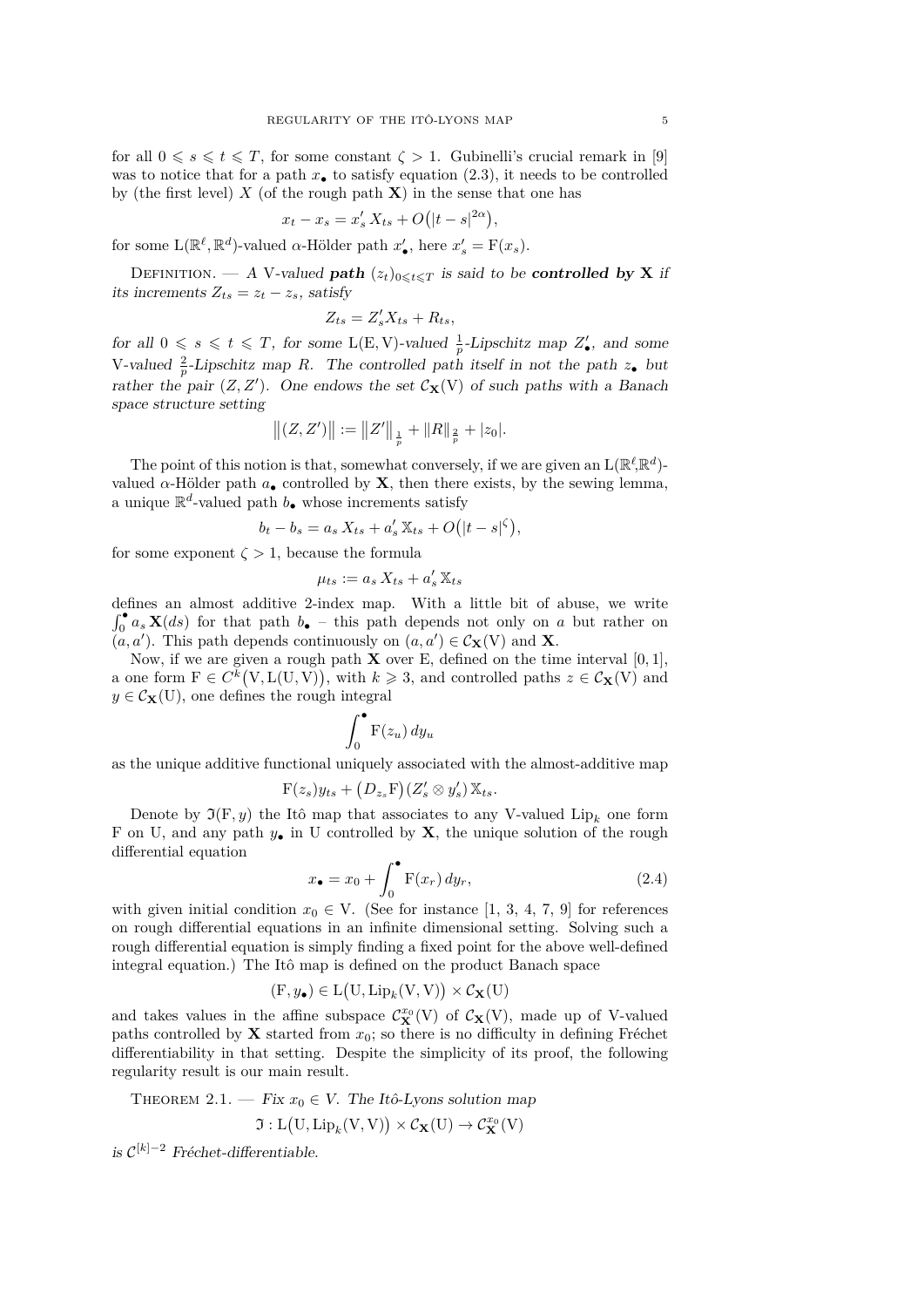A similar regularity result has been proved by Li and Lyons in [\[5\]](#page-9-8) for the solution map to a Young differential equation with fixed F, corresponding to the case 1 *<*  $p < 2$ . Their result is more general than the statement corresponding in that setting to theorem [2.1,](#page-3-0) for the Itô map they consider is defined on a much bigger space than  $\mathcal{C}_{\mathbf{X}}(U)$ ; this is the reason why the proof of their result requires non-trivial arguments. On the other hand, the non-linear nature of the space of rough paths, for  $2 \leqslant p < 3$ , makes the extension of their approach to that setting hard, as illustrated by the work [\[6\]](#page-9-9) of Qian and Tudor, in which they introduce an appropriate notion of tangent space to the space of *p*-rough paths which is of delicate use. The present use of the Banach setting of controlled paths somehow linearizes many considerations, while providing results that are still widely applicable. Note that one cannot hope for boundedness of the derivative of *frakI* in the above level of generality; so the Itô-Lyons solution map is a priori only locally Lipschitz.

Proof. — Denote by  $C^0_{\mathbf{X}}(V)$  the space of V-valued paths controlled by  $\mathbf{X}$  started from 0. Our starting point is the fact that the solution to equation [\(2.2\)](#page-2-3) is the unique fixed point to the map

$$
\Phi(\mathbf{F}, y, x_0) : (z, z') \mapsto \left( \int_0^{\bullet} \mathbf{F}(x_0 + z_r) \, dy_r, \mathbf{F}(x_0 + z_{\bullet}) \, y'_{\bullet} \right)
$$

from  $C^0_{\mathbf{X}}(V)$  to itself. Write  $C^0_{\mathbf{X},T}(V)$  for the restriction to the time interval  $[0,T]$ of the controlled paths in  $\mathcal{C}_{\mathbf{X}}^{0}(V)$ . As shown in proposition 8 of Gubinelli's work [\[9\]](#page-9-1) there exists a time  $T \leq 1$ , independent of  $x_0$ , and uniformly bounded away from 0, for F and *y* in bounded sets of their respective spaces, such that  $\Phi(F, y, x_0)$ is a contraction of a fixed ball in  $C^0_{\mathbf{X},T}(V)$  that contains all possible solutions to equation [\(2.2\)](#page-2-3), by a priori estimate such as those proved in section 5 of [\[9\]](#page-9-1).

Note that the map  $\Phi$  depends linearly and continuously on  $y$  and F by classical estimates on rough integrals, as can be found for instance in theorem 4.9 in [\[7\]](#page-9-2), so it is in particular a smooth function of  $y_{\bullet} \in C_{\mathbf{X}}(U)$ . It is also elementary to see that the map  $\Phi$  is a  $\mathcal{C}^{[k]-2}$  function of all its arguments – the dependence on  $x_0$ can be treated technically as a dependence on F. Write  $\partial_{(z,z')}\Phi$  for the derivative of  $\Phi$  with respect to  $(z, z')$ . Since  $\Phi$ (F, y, x<sub>0</sub>) is uniformly strictly contracting on a fixed ball of  $C_{\mathbf{X},T}^0(V)$ , for F and *y* ranging in some bounded sets, independently of  $x_0 \in \mathbb{R}^d$ , the continuous linear map Id  $-\partial_{(z,z')} \Phi(F, y, x_0; \cdot)$  from  $C^0_{\mathbf{X},T}(V)$  to itself has an inverse given under the classical form of the converging Neumann series

$$
\sum_{n} \{ \partial_{(z,z')} \Phi(\mathbf{F}, y, x_0; \cdot) \}^n.
$$

The map Id  $-\partial_{(z,z')}\Phi(F, y, x_0; \cdot)$  is thus a continuous isomorphism of  $C^0_{\mathbf{X},T}(V)$ , by the *open mapping theorem*. It is then a direct consequence of the *implicit function theorem* that the unique fixed point  $x_{\bullet}$  to the equation

$$
\Phi(\mathbf{F},y,x_0\,;\,z)=z
$$

in  $C_{\mathbf{X},T}^0(V)$  defines a  $\mathcal{C}^{[k]-2}$  function of F and *y* and *x*<sub>0</sub>. An elementary patching procedure can be used to extend the result to the whole space  $C^0_{\mathbf{X}}(V)$ .

It should be clear to the reader that the above scheme of proof extends in a straightforward way to deal with rough differential equations driven by more irregular paths. Gubinelli's branched rough paths [\[10\]](#page-9-4) provide a convenient setting for that purpose; we leave the details to the reader. As another remark, note that if **X** is a piece of a "higher dimensional" rough path **X**, one can work in  $C_{\hat{\mathbf{X}}}(\mathbf{U}) \supset C_{\mathbf{X}}(\mathbf{U})$  and perturb the original rough differential equation (2.2) with rough signals nonand perturb the original rough differential equation [\(2.2\)](#page-2-3) with rough signals noncontrolled by **X**, but rather controlled by  $\hat{\mathbf{X}}$ , that is controlled by other "pieces" of  $\hat{\mathbf{X}}$ . More concretely, let  $\hat{\mathbf{X}}$  stand for instance for the canonical rough path above a  $(d_1+d_2)$ -dimensional fractional Brownian motion with Hurst index  $\frac{1}{3} < H \leqslant \frac{1}{2}$ , and let  $\pi_i$  stand for the canonical projection from  $\mathbb{R}^{d_1+d_2}$  to  $\mathbb{R}^{d_i}$ , for  $i \in \{1,2\}$ , extended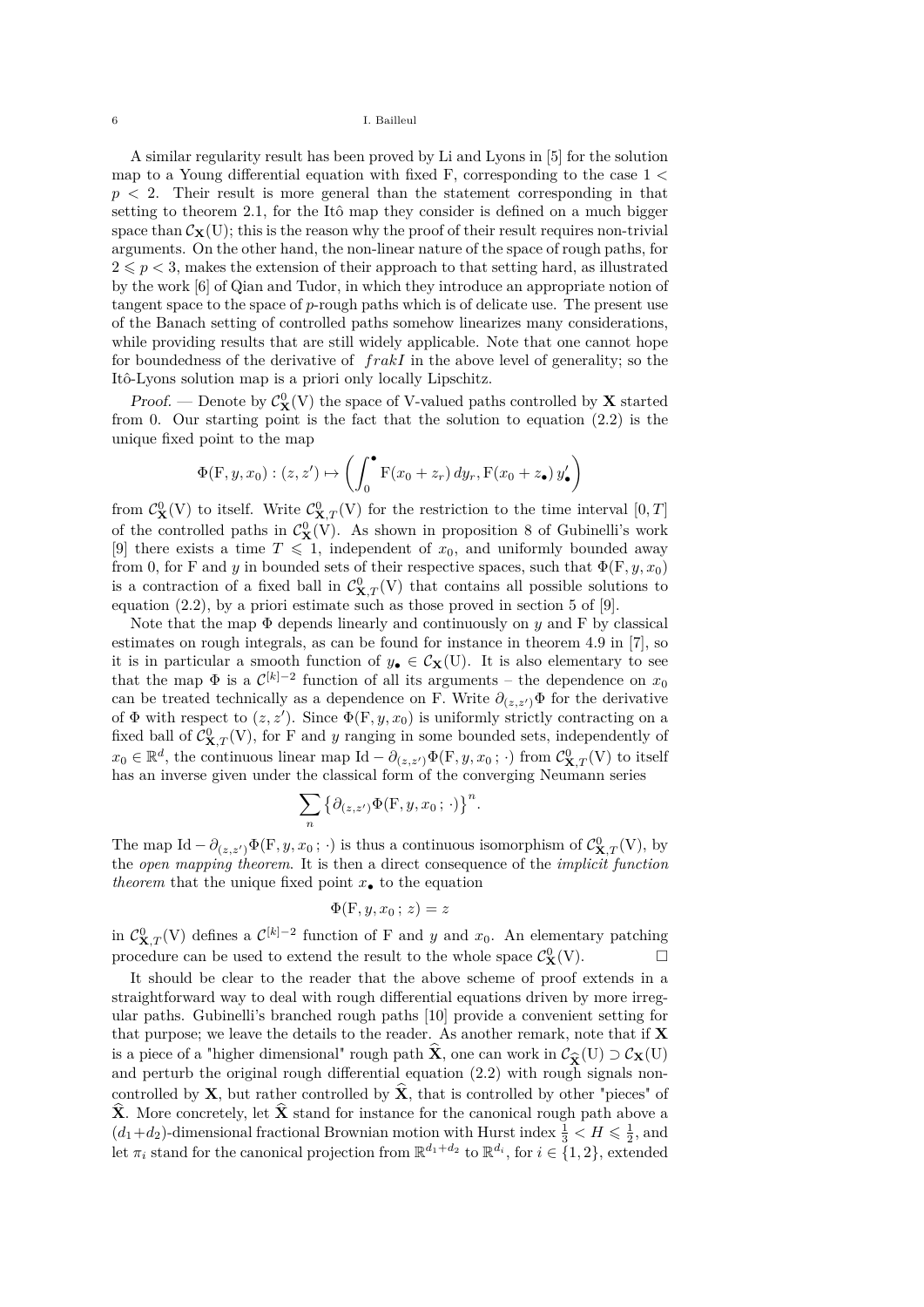canonically to the 2-level truncated tensor space over  $\mathbb{R}^{d_1+d_2}$ . Then  $\mathbf{X} := \pi_1(\hat{\mathbf{X}})$ is the canonical rough path above the  $d_1$ -dimensional fractional Brownian motion. Write here  $\widehat{J}$  for the Itô map

$$
\widehat{\mathfrak{I}}: L(U, Lip_k(V, V)) \times C_{\widehat{\mathbf{X}}}(U) \to C_{\widehat{\mathbf{X}}}^{x_0}(V).
$$

Since we have

$$
\mathfrak{I}(\mathbf{F}, y_{\bullet}) = \mathfrak{I}(\mathbf{F}, y_{\bullet}),
$$

for  $y_{\bullet} \in C_{\mathbf{X}}(U)$ , our framework allows us to differentiate the solution to the rough differential equation [\(2.2\)](#page-2-3) in the direction of  $\pi_2(\mathbf{X})$ , as is useful in the setting of Malliavin calculus, even in the rough paths setting  $-$  see the work [\[11\]](#page-9-10) of Inahama for an illustration of this point. See also section [3.1](#page-5-0) for a related point.

## 3. Applications

We illustrate in this section the use of theorem [2.1](#page-3-0) with two typical examples: Taylor-like expansions for solutions of rough differential equations, as studied for instance in Aida [\[12\]](#page-9-11), Inahama-Kawabi [\[13\]](#page-9-3) and Inahama [\[14\]](#page-9-12), and the construction of some natural dynamics on the path path space over a compact Riemannian manifold, such as Driver's flow. We also describe in the last section how the above regularity theorem can be used to prove an integration by parts formula for the Itô-Lyons map.

<span id="page-5-0"></span>3.1. **Taylor expansion of Inahama-Kawabi type.** Inahama and Kawabi developed in [\[13\]](#page-9-3) and [\[14\]](#page-9-12) some sophisticated machinery to obtain some Taylor-like expansion in  $\epsilon$  for solutions of rough differential equations of the form

<span id="page-5-1"></span>
$$
dz_t^{(\epsilon)} = \sigma(\epsilon, z_t^{(\epsilon)})d\mathbf{X}_t + b(\epsilon, z_t^{(\epsilon)})d\Lambda_t, \tag{3.1}
$$

where **X** is a given infinite dimensional *p*-rough path over U, and  $\Lambda$  a path with finite *q*-variation, with  $\frac{1}{p} + \frac{1}{q} > 1$ , and with values in some other Banach space U'. These estimates were used in an instrumental way to obtain some asymptotic formulas for quantities of the form

$$
\mathbb{E}\left[A\big(z_{\bullet}^{(\epsilon)}\big) \exp^{-\frac{1}{\epsilon^2}B(z_{\bullet}^{(\epsilon)})}\right],
$$

for some real-valued function *A, B* on U, using Laplace method, as extended first to a finite dimensional stochastic setting by Azencott [\[15\]](#page-9-13) and Ben Arous [\[16\]](#page-9-14). Such Taylor expansions

$$
Z_{\bullet}^{(\epsilon)} = Z_{\bullet}^0 + \epsilon Z_{\bullet}^1 + \cdots + \epsilon^{[k]-2} Z_{\bullet}^{[k]-2} + o(\epsilon^{[k]-2})
$$

are direct consequences of theorem [2.1,](#page-3-0) in the driftless case where  $\Lambda = 0$ , provided the map

$$
\epsilon \mapsto \sigma(\epsilon, \cdot) \in L(U, \mathcal{C}^k(V, V))
$$

is at least  $\mathcal{C}^{[k]-2}$ . The path  $Z^0$  is null in that case and a formal expansion of equation with respect to  $\epsilon$  provides the set of time-dependent affine equations satisfied by the  $Z^{i}$ 's; see section 4 of [\[14\]](#page-9-12) for instance. One can give a similar expansion when the drift is non-null by constructing first the canonical rough path  $\hat{\mathbf{X}}$  over  $\mathbf{U} \times \mathbf{U}'$  above **X** and  $\Lambda$  (recall  $\frac{1}{p} + \frac{1}{q} > 1$ ), and then work in  $\mathcal{C}_{\widehat{\mathbf{X}}}(V)$  where theorem [2.1](#page-3-0) applies. This approach to Taylor expansion for solutions of equation (3.1) somehow simplifies the approach to Taylor expansion for solutions of equation  $(3.1)$  somehow simplifies the orginal approach of Inahama and Kawabi.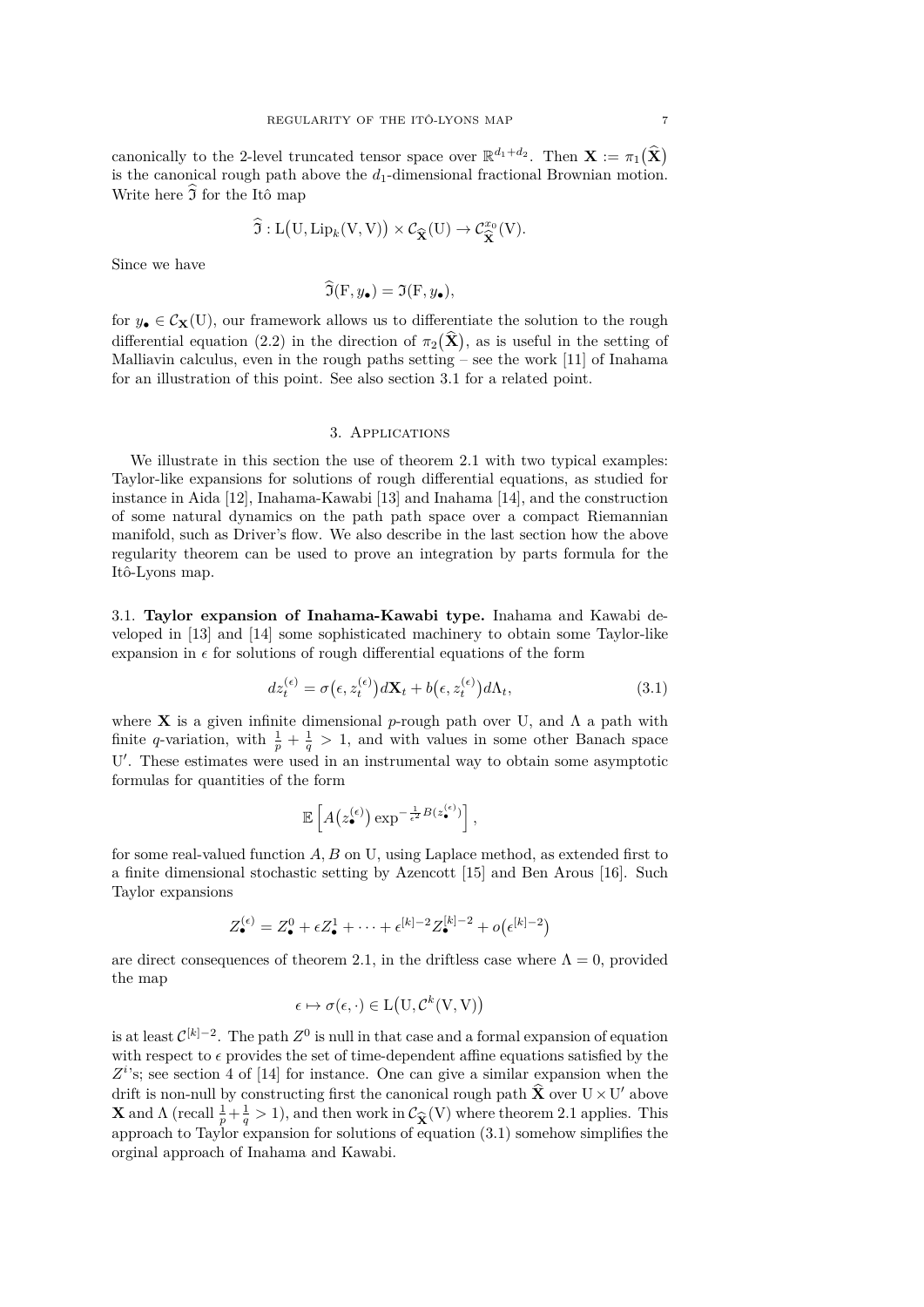<span id="page-6-0"></span>3.2. **Dynamics on path space.** Assume here U=V is a given Banach space and F is a fixed Lip<sub>3</sub>-one form on U; fix an initial condition  $x_0 \in U$ . As the Itô-Lyons map

$$
\mathfrak{I}(F,\cdot):\mathcal{C}_{\mathbf{X}}^{x_0}(U)\rightarrow\mathcal{C}_{\mathbf{X}}^{x_0}(U)
$$

is locally Lipschitz, one can apply the classical Cauchy-Lipschitz theorem in  $\mathcal{C}^{x_0}_{\mathbf{X}}(V)$ and solve uniquely the ordinary differential equation

$$
\frac{dy_{\bullet}(t)}{dt} = \Im{\left(\mathbf{F}, y_{\bullet}(t)\right)}
$$

for a given initial condition  $y_{\bullet}$  in  $\mathcal{C}_{\mathbf{X}}^{x_0}(V)$ , on a maximal interval of definition. This simple remark provides a straightforward approach to the main results of [\[17\]](#page-9-15) and can be used in a number of geometrical situations to define some natural evolutions on the path space over some given manifold. (Note that this evolution on path space keeps the starting point fixed.) We give two representative examples of such dynamics below, of which Driver's flow [\[18\]](#page-9-16) on the path space over a compact manifold is an instance.

3.2.1. *Driver's flow equation.* Let M be a compact smooth *n*-dimensional submanifold of  $\mathbb{R}^d$ , endowed with the Riemannian structure inherited from the ambiant space. Nash's theorem ensures there is no loss of generality in considering that setting. Let  $\nabla : \mathbb{R}^d \times C^\infty(\mathbb{R}^d, \mathbb{R}^d) \to C^\infty(\mathbb{R}^d, \mathbb{R}^d)$ , be a compactly supported smooth extension to R *<sup>d</sup>* of the Levi-Civita covariant differentiation operator on *T*M. This  $\mathbb{R}^d$ -dependent operator has a natural extension to sections of  $L(\mathbb{R}^d)$ , still denoted by the same symbol.

Denote by  $\mathcal{C}_{\mathbf{X}}(\mathbb{M})$  the subset of  $\mathcal{C}_{\mathbf{X}}(\mathbb{R}^d)$  made up of M-valued paths  $y_{\bullet}$  controlled by **X**. Given  $T_0 \in L(\mathbb{R}^d)$ , the solution to the rough differential equation in  $L(\mathbb{R}^d)$ 

<span id="page-6-2"></span>
$$
dT_s = \nabla(T_s) \, dy_s,\tag{3.2}
$$

started from  $T_0$ , defines a path in  $L(\mathbb{R}^d)$  above  $y_{\bullet}$ . If the path  $y_{\bullet}$  takes values in  $M$  and  $T_0$  is orthonormal and has its first  $n$  columns forming an orthonormal basis of  $T_{y_0}M$ , then the first *n* columns of  $T_s$  form an orthonormal basis of  $T_{y_s}M$ at any time  $0 \le s \le 1$ . Also, the restriction of  $(T_s)_{0 \le s \le 1}$  to  $\mathbb{R}^n$  does not depend on  $T_0|_{(\mathbb{R}^n)^{\perp}}$ , and  $f_h$  depends only on the restriction to M of  $\nabla$ ; see for instance the very recent work [\[19\]](#page-9-17) of Cass, Driver and Litterer on constrained rough paths, section 5. The map  $T_s$  transports parallelly  $T_{y_0} \mathbb{M}$  to  $T_{y_s} \mathbb{M}$  as an isometry. In that case, and given any controlled path  $h_{\bullet}$  in  $\mathcal{C}_{\mathbf{X}}(\mathbb{R}^n)$ , with  $\mathbb{R}^n$  seen as a subset of  $\mathbb{R}^d$ , we define a Lipschitz continuous map from  $\mathcal{C}_{\mathbf{X}}(\mathbb{M})$  to  $\mathcal{C}_{\mathbf{X}}(\mathbb{R}^d)$  setting

$$
\mathfrak{F}_h(y)_s=T_sh_s,
$$

for  $0 \le s \le 1$ . The vector  $f_h(y_\bullet)_s$  belongs to  $T_{y_s}M$  at any time  $0 \le s \le 1$ . It is elementary to see that if  $y_{\bullet} \in C_{\mathbf{X}}(\mathbb{M})$ , then the solution in  $C_{\mathbf{X}}(\mathbb{R}^d)$  to the ordinary differential equation

<span id="page-6-1"></span>
$$
\frac{dy_{\bullet}(t)}{dt} = \mathfrak{F}_h(y_{\bullet}(t))
$$
\n(3.3)

started from  $y_{\bullet}$  takes values in  $\mathcal{C}_{\mathbf{X}}(\mathbb{M})$ . The local flow associated with the above dynamics is precisely Driver's flow when  $h \in H^1(\mathbb{R}^n)$  and **X** is a typical realization of the *n*-dimensional Brownian rough path. As Driver's flow is known to be almostsurely defined for all times, the local flow defined by equation [\(3.3\)](#page-6-1) is actually almost-surely globally defined. This construction of Driver's flow simplifies the corresponding construction by Lyons and Qian given in [\[17\]](#page-9-15), where a local flow on the space of M-valued paths with finite 1-variation is constructed and then extended to a rough path space by a continuity argument. The present approach illustrates the interest of working in the Banach setting of controlled paths, as opposed to the non-linear setting of rough paths.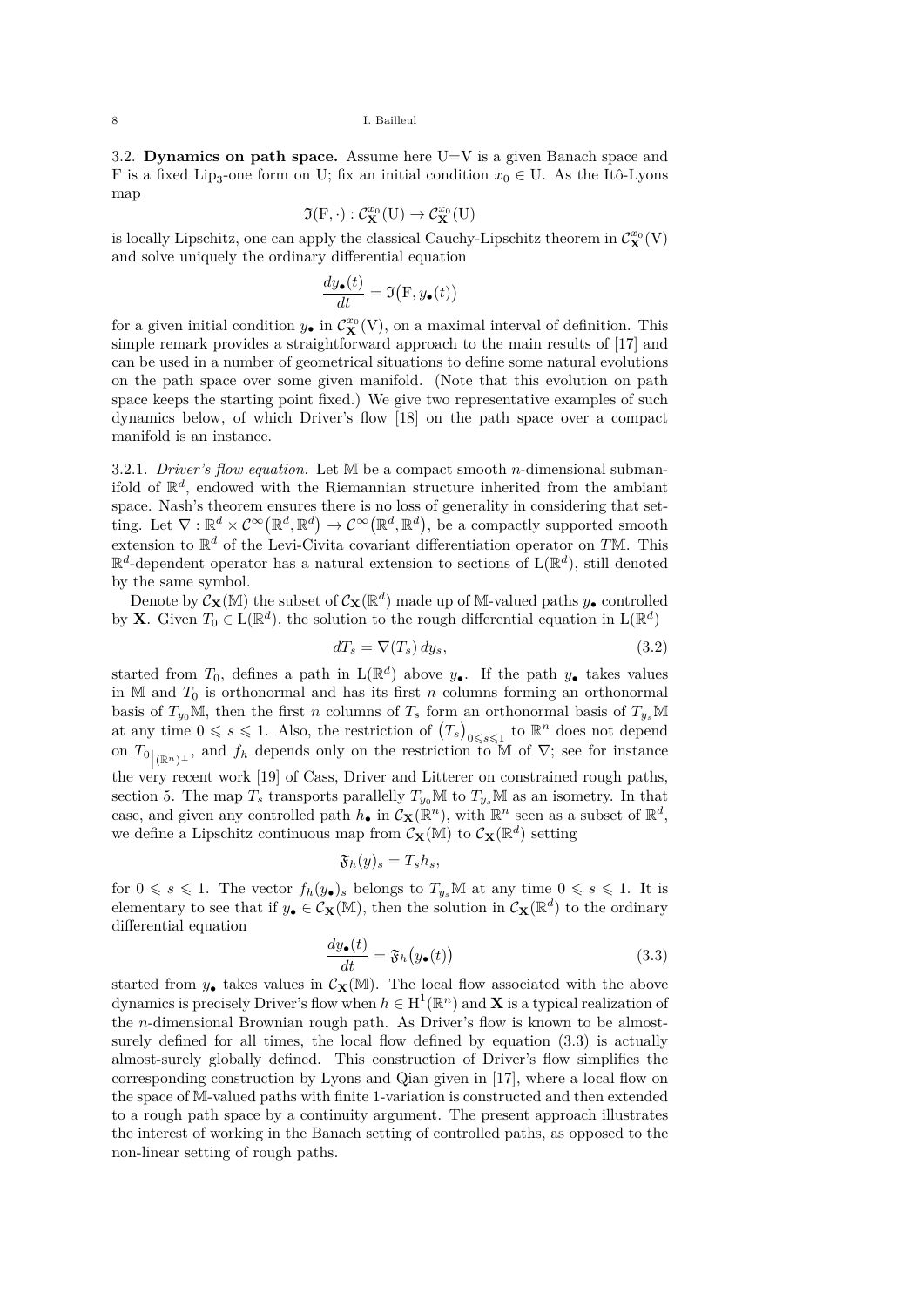Note that we do not really need a Riemannian metric on M for the only object we use is a connection on *T*M. Of course, the main interest of Diver's flow in a Riemannian/Brownian setting, and the main reason for its introduction, is the fact that it leaves Wiener measure on the path space over M quasi-invariant, provided *h* satisfies some conditions; see [\[18\]](#page-9-16) and [\[20\]](#page-9-18). We do not touch upon this point here as the theory of rough paths does not seems to bring any insight on that question.

3.2.2. *Varying the connection.* As another example of use of theorem [2.1](#page-3-0) for constructing natural dynamics on the path space over a compact Riemannian manifold, one can follow Lyons and Qian [\[21\]](#page-9-19) and look at the flow generated by the first order variation of a parameter-dependent connection on *T*M. Its construction goes as follows; as above, we consider  $M$  as a submanifold of  $\mathbb{R}^d$ , whose Riemannian structure is inherited from the ambiant flat metric on  $\mathbb{R}^d$ . The reference rough path **X** is fixed.

Let P be a smooth map on  $\mathbb{R}^d$ , with bounded derivatives and values in the set of projectors, such that  $P(x)$  has range  $T_xM$  at any point *x* of M. Setting

$$
(\nabla^{\mathcal{P}}_{\mathsf{u}}\mathsf{v})(x)=\mathcal{P}(x)\big\{(\mathcal{D}_x\mathsf{v})(\mathsf{u}(x))\big\},\,
$$

for any two vector fields  $u, v$  on the ambiant space  $\mathbb{R}^d$ , we get back for instance the Levi-Civitta connection on M if  $P(x)$  is the orthogonal projection on  $T_xM \subset \mathbb{R}^d$ at any point  $x$  of M and the vector fields u and v are tangent to M on M. Given any other such map Q, and some M-valued controlled path  $y_{\bullet} \in C_{\mathbf{X}}(\mathbb{M})$ , let first  $z_{\bullet}$ be the anti-development in  $T_{y_0}$ M of  $y_{\bullet}$ . It is defined as the solution of the rough differential equation

$$
dz_s = T_s^{-1} P(y_s) dy_s
$$

started from  $0 \in T_{y_0}M$ , where  $T_s$  is the parallel transport map constructed in equation [\(3.2\)](#page-6-2); so the pair  $(T_{\bullet}, z_{\bullet})$  is solution to a rough differential equation driven by *y* and smooth 1-forms, so it is a smooth function of  $y \in C_{\mathbf{X}}(\mathbb{R}^d)$ . We refer the reader to the above mentionned work [\[19\]](#page-9-17) for more explanations on this antidevelopment map. Let now  $w_{\bullet}^{\epsilon}$  be the solution to the rough differential equation

$$
dw_s^{\epsilon} = (\mathbf{P} + \epsilon \mathbf{Q})(w_s^{\epsilon}) dz_t
$$

started from  $y_0 \in M$ , so  $w^{\epsilon} = \Im(P + \epsilon Q, z)$ . The formula

$$
\mathfrak{F}(y) = \frac{d}{d\epsilon}\Big|_{\epsilon=0} \mathfrak{I}(\mathrm{P} + \epsilon \mathrm{Q}, z)
$$

defines a controlled path which takes values in  $T_{y_s}M$  at any time  $0 \le s \le 1$ ; as a function of *y*•, it is locally Lipschitz continuous, so it generates a local flow on the path space over M.

Note that this construction works regardless of any assumption on the connectors P and Q, which goes farther than the metric and Riemannian setting adopted in [\[17\]](#page-9-15).

3.3. **Integration by parts for the Itô-Lyons map.** As a last illustration of the use of the regularity theorem, theorem [2.1,](#page-3-0) we explain in this section how to prove an integration by parts formula for functionals of some particular classes of random rough paths, leaving the details to the reader.

We restrict our attention in this paragraph to the case where  $V = \mathbb{R}^{\ell}$  and  $U = \mathbb{R}^{d}$ have finite dimension, so  $F = (V_1, \ldots, V_\ell)$  is a collection of  $\ell$  vector fields on  $\mathbb{R}^d$ , of class  $\mathcal{C}_b^5$ , and consider the equation

<span id="page-7-0"></span>
$$
dx_t = \mathbf{F}(x_t)\mathbf{X}(dt). \tag{3.4}
$$

Denote by

$$
\Gamma = \int_0^1 \left( U_r^{-1} V_i \right) (x_r) \otimes \left( U_r^{-1} V_i \right) (x_r) dr
$$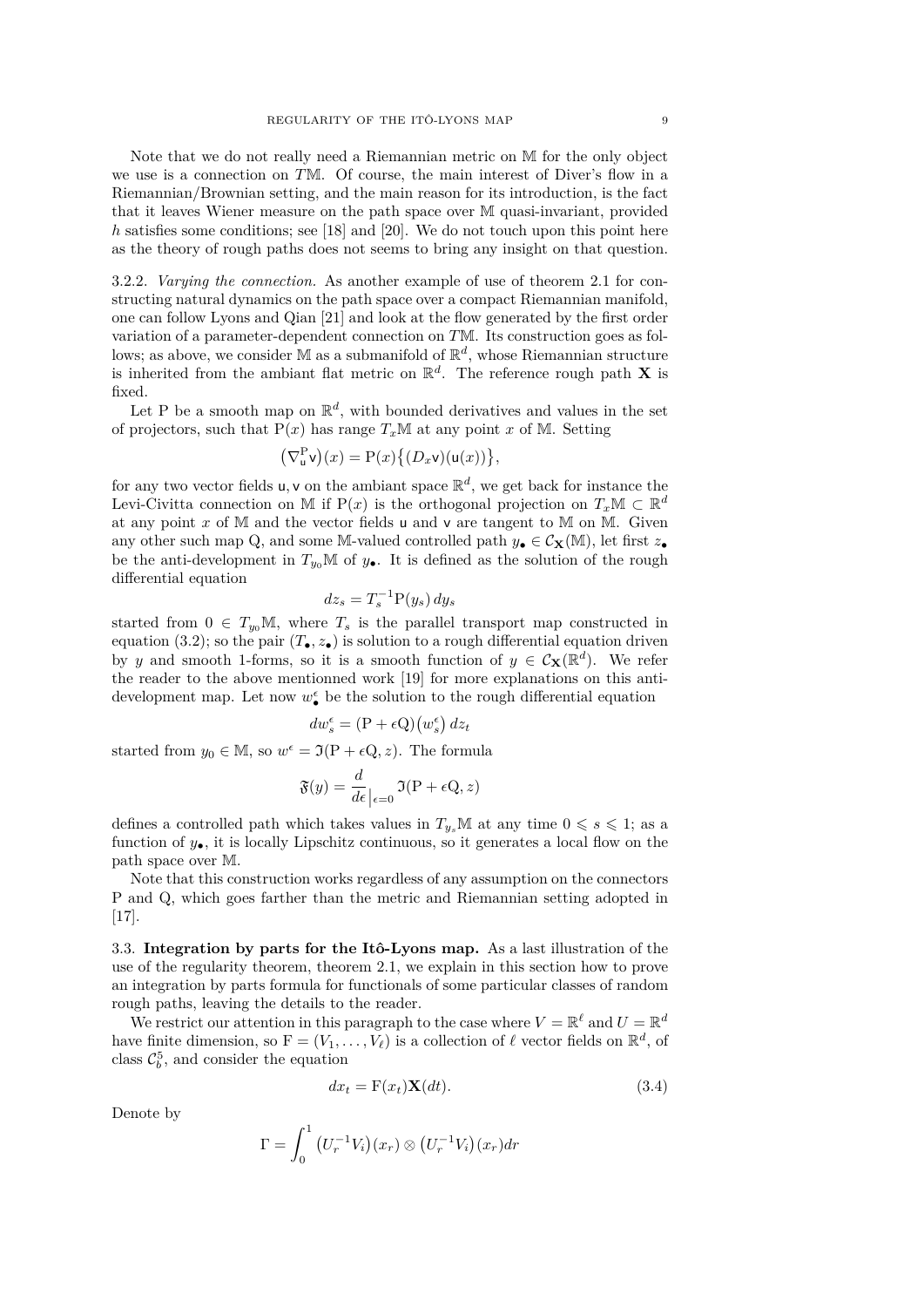the usual Malliavin covariance symmetric matrix, where  $(U_r)_{0 \leq r \leq 1}$  stands for the derivative flow of equation [\(2.2\)](#page-2-3), with values in  $GL(\mathbb{R}^d)$ . Identify  $\Gamma$  with its associated symmetric bilinear form. The following integration by parts result is proved below as a corollary of theorem [2.1.](#page-3-0)

<span id="page-8-0"></span>THEOREM 3.1 (Integration by parts formula). — Let  $2 \leq p < 3$ , and **X** be the rough path above the  $\mathbb{R}^{\ell}$ -valued fractional Brownian motion with Hurst index  $\frac{1}{p}$ . Then there exists an **X**-dependent second order differential operator  $L^{\mathbf{X}}$  such that we have

$$
\mathbb{E}\big[\Gamma(\nabla f(x_1), \nabla g(x_1))\big] = -2 \mathbb{E}\big[f(x_1)\left(L^{\mathbf{X}}g\right)(x_1)\big],
$$

for any real-valued functions  $f, g$  on  $\mathbb{R}^d$  of class  $C_b^3$ .

As is well-known, this formula is the cornerstone to deriving absolute continuity results for the distribution of  $x_1$ . So far, all the works on this subject, by Cass, Friz [\[22\]](#page-9-20) , Hairer and co [\[23\]](#page-9-21), used a result of Bouleau-Hirsch to link the regularity properties of the distribution of  $x_1$  to the almost-sure and integrability properties of the Malliavin covariance matrix. Theorem [3.1](#page-8-0) provides a pure rough path approach to the subject, in the above setting. The sketch of proof given below makes it clear that the above integration by parts formula holds for a wider class of random rough paths, whose laws are invariant by the action of the isometries of space, and for which one has strong integrability estimates such as those proved by Cass-Hairer-Litterer-Tindel in [\[23\]](#page-9-21).

The idea of the proof is simple and goes back to Malliavin's original approach [\[24\]](#page-9-22). (See also the work [\[25\]](#page-9-23) of Norris for a related approach using two-parameter semimartingales.) As the one form F will be fixed here, write  $\mathfrak{I}_1(\mathbf{X})$  for the time 1 value of the solution to equation [\(3.4\)](#page-7-0), with a slight abuse of notations. Start by recalling that  $L(\mathbb{R}^{\ell})$  has a natural action on the set of *p*-rough paths; write MX for the action of  $M \in L(\mathbb{R}^{\ell})$  on X. Assume that the distribution of X is invariant by the action of the group  $O(\mathbb{R}^{\ell})$  of isometries of  $\mathbb{R}^{\ell}$ . Let  $(W_s)_{0 \leq s \leq 1}$ be a 1-dimensional Brownian motion with initial position uniformly distributed on  $[0, 2\pi)$ , and  $M^s \in O(\mathbb{R}^{\ell})$  be the rotation of angle  $W_s$  in the 2-plane generated by the first two vectors of the canonical basis. Set

$$
\mathbf{X}^s=\mathbf{M}^s\mathbf{X}.
$$

The solution  $x^s$  to the equation

$$
dx_t^s = \mathbf{F}(x_t) \mathbf{X}^s(dt)
$$

is controlled by **X**, for every  $0 \le s \le 1$ , and the basic reversibility property

$$
(\mathbf{X}^0, \mathbf{X}^s) \stackrel{\text{law}}{=} (\mathbf{X}^s, \mathbf{X}^0)
$$

holds for all  $0\leqslant s\leqslant 1.$  It follows from the latter that

$$
\mathbb{E}[\{f(\mathfrak{I}_1(\mathbf{X}^s)) - f(\mathfrak{I}_1(\mathbf{X}^0))\} \{g(\mathfrak{I}_1(\mathbf{X}^s)) - g(\mathfrak{I}_1(\mathbf{X}^0))\}\}]
$$
  
= -2 $\mathbb{E}[f(\mathfrak{I}_1(\mathbf{X}^0)) \{g(\mathfrak{I}_1(\mathbf{X}^s)) - g(\mathfrak{I}_1(\mathbf{X}^0))\}\]$ 

As we are working in the fixed space  $\mathcal{C}_{\mathbf{X}}(\mathbb{R}^d)$  along the *s*-deformation, one can divide both sides by *s* and make a Taylor expansion using theorem [2.1.](#page-3-0) Writing  $s = \sqrt{s}\sqrt{s}$ on the left hand side, we capture the linear part of  $f(\mathfrak{I}_1(\mathbf{X}^s)) - f(\mathfrak{I}_1(\mathbf{X}^0))$  with respect to  $W_s$ , with negligeable remainders. The  $\Gamma$  term comes from the derivative flow of equation [\(2.2\)](#page-2-3). The terms that are relevant on the right hand side come from a second order expansion of  $g(\mathfrak{I}_1(\mathbf{X}^s))$ , from which the above mentionned **X**dependent second order differential operator comes from. Integrability estimates like those proved in [\[23\]](#page-9-21) by Cass-Hairer-Litterer-Tindel are needed to justify the use of Lebesgue's dominated convergence while sending *s* to 0. We leave the reader the pleasure to fill in the details.